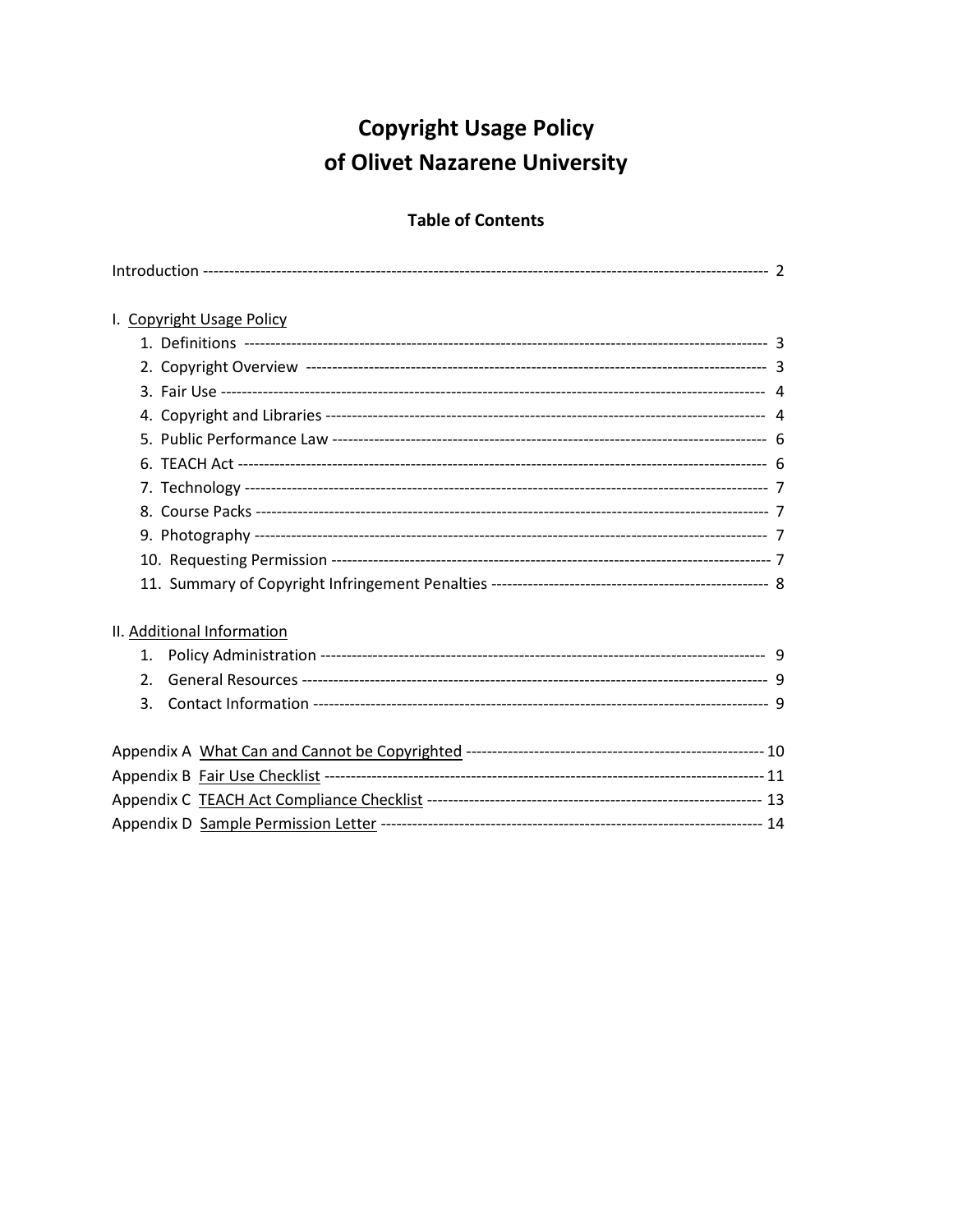## **Introduction**

It is the policy of Olivet Nazarene University to adhere to the existing copyright laws of The United States of America and to maintain the highest possible ethical standard in our use of copyrighted materials for personal, instructional, and administrative purposes. Like the Copyright Ownership [Policy,](http://library.olivet.edu/services/copyright/doc/copyright_ownership.pdf) which was adopted in May of 2012, this Copyright Usage Policy applies to University faculty, staff, and students.

The purpose of the Copyright Usage Policy is to:

- 1) inform the campus community of its rights and restrictions regarding copyright
- 2) promote and encourage adherence to current copyright laws
- 3) meet the requirements of various pieces of legislation including the Digital Millennium Copyright Act, the TEACH Act, and the Higher Education Opportunity Act.

It should be understood that this policy is not meant to be exhaustive in its scope. As such, certain questions may arise that cannot be answered by relying solely on this document. The United States Copyright Act, contained in Title 17 of the U.S. Code, is the ultimate source of copyright information along with associated case law. Although variation often exists regarding the interpretation of copyright laws, this policy states a sincere effort to operate within the appropriate legal and ethical boundaries.

Copyright violations can result in substantial legal penalties for the individual violator and/or the University. Under no circumstance is it necessary for employees or students of Olivet Nazarene University to violate copyright requirements in order to properly perform their duties.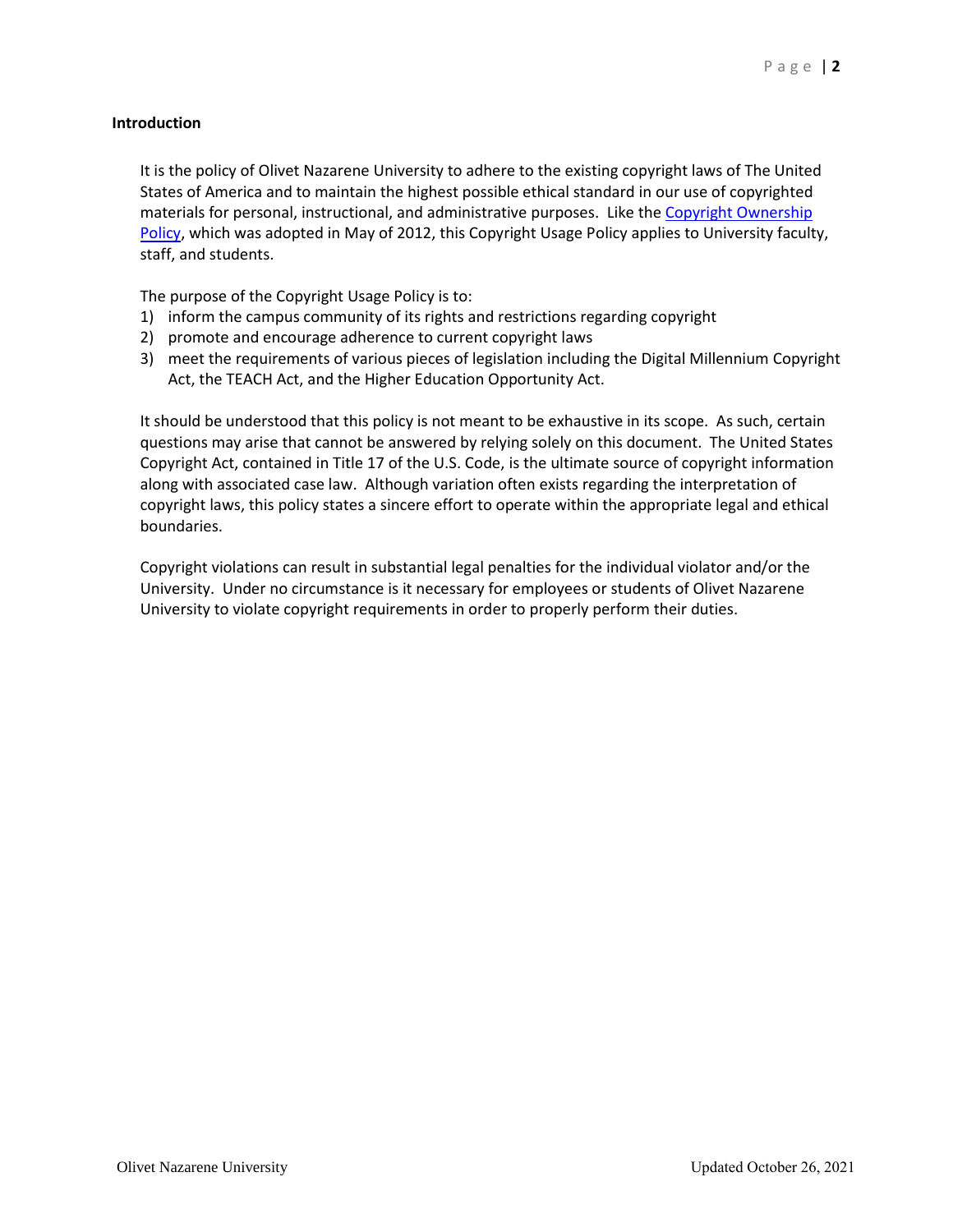## **I. Copyright Usage Policy**

## **1. Definitions**

Unless otherwise noted, as used in this policy, the following terms and their variant forms mean the following:

"Copyrighted Work" or "work(s)": defined as any original work of authorship fixed in a tangible medium of expression.

"Library": defined as Olivet Nazarene University's Benner Library.

"University": defined as Olivet Nazarene University.

"User(s)": defined as any full or part time employee or student of Olivet Nazarene University who makes use of a copyrighted work.

## **2. Copyright Overview**

## Copyright Basics

A work possesses copyright the moment it is created. One does not need to register with the Copyright Clearance Center or include the © symbol for a work to have copyright protections. According to §102 of the U.S. Copyright Act, copyright exists for works that are "fixed in a tangible medium of expression." Exceptions to this include works created by the U.S. Government. Government works exist in the public domain and are not copyrighted. A more complete list of what can or cannot be copyrighted is included in Appendix A.

## Rights of a Copyright Owner

As found in §106 of the U.S. Copyright Act, except where limited by U.S. copyright law, the copyright owner has the exclusive rights to do and to authorize any of the following activities:

- 1) to reproduce the copyrighted work
- 2) to create derivative works based on the original copyrighted work
- 3) to distribute copies of the copyrighted work
- 4) to perform the copyrighted work publicly
- 5) to display the copyrighted work publicly
- 6) to perform the copyrighted work publicly by means of a digital audio transmission

## First Sale Doctrine

According to §109 of the U.S. Copyright Act, owning a copy of a copyrighted work carries with it the rights to use *that particular work* but it does not give the copy's owner the full rights of copyright outlined above. However, the purchaser of a lawfully made copy of a copyrighted work does have the right to transfer that copy so long as no additional copies are created in the process. Transfer of the lawfully made and acquired copy could include selling, lending, or giving away the copy.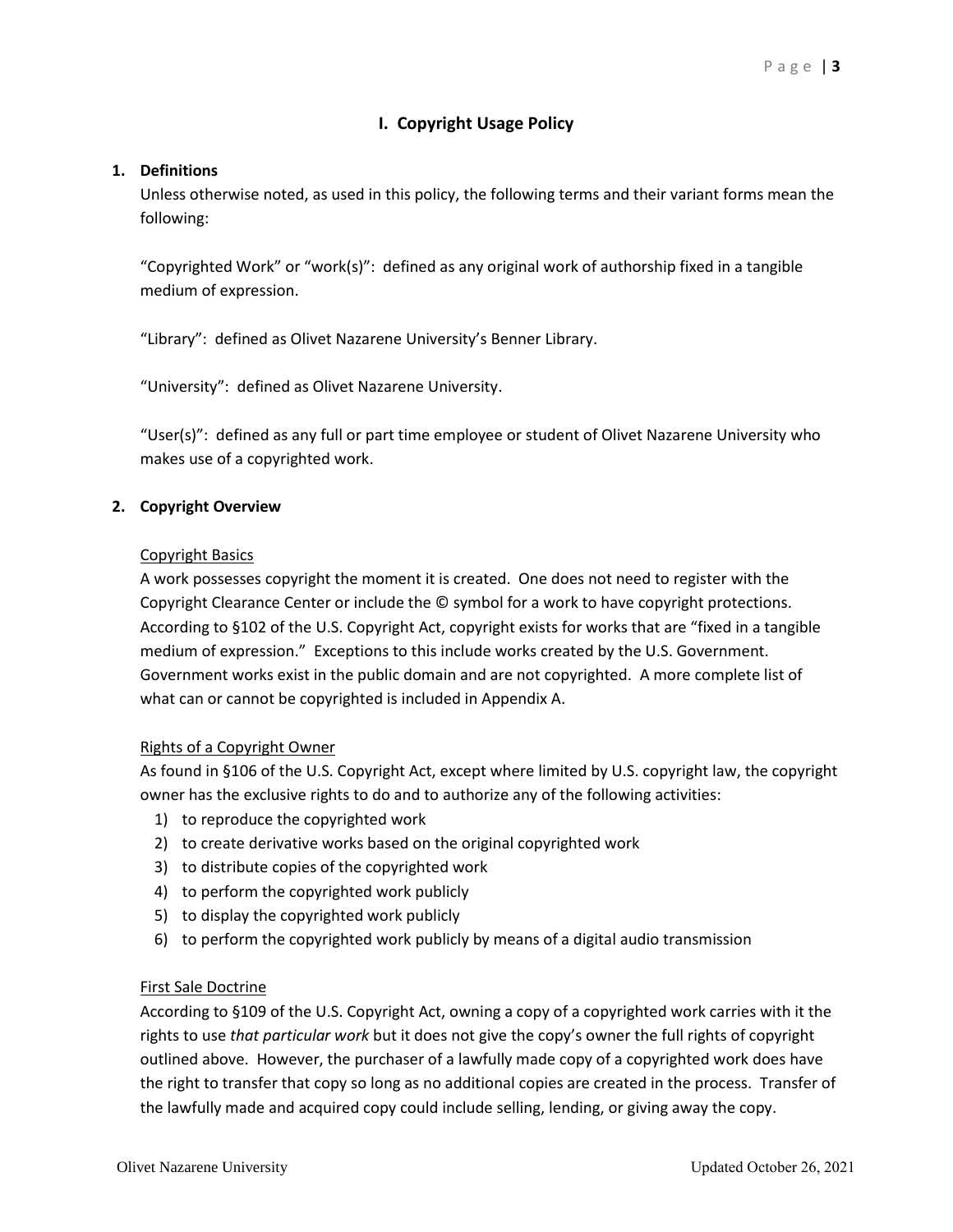## **3. Fair Use**

Fair use is the legal right to copy a limited amount of a copyrighted work under certain conditions without undue harm to the owner. Contained in §107 of the U.S. Copyright Act, fair use is the broadest limitation on the exclusive rights of a copyright owner. For the user, fair use provides a legal way to use copyrighted material without obtaining permission. However, for *each* potential use, four unique factors must first be considered to determine whether fair use applies.

The four factors of fair use are:

- 1) Purpose What is the work being used for?
- 2) Nature Is the work published or unpublished? Is it fiction or non-fiction?
- 3) Amount How much of the work is being used?
- 4) Effect How might the use affect the market value for this work?

Using a copyrighted work for educational purposes does not automatically fall within fair use. No one factor on its own determines whether or not a use qualifies as fair use. All four factors must be thoughtfully weighed against each other. *For a more complete explanation of the four factors of fair use and to assist in the decision-making process, a fair use checklist has been included in Appendix B*. Employees and students are encouraged to use this checklist for every use of a copyrighted work that occurs without direct permission from the copyright owner. An additional tool that may be used on its own or in conjunction with the fair use checklist is the [Fair Use Evaluator,](http://librarycopyright.net/resources/fairuse/) an online program that guides you through the evaluation process.

*All records of fair use decisions should be retained in the event that future documentation is needed.*

## **4. Copyright and Libraries**

There has long been an intersection between copyright and libraries. As such, Benner Library has been the primary source of copyright information for the University. Copyright resources, including links to University policies and helpful websites, can be found on th[e copyright page](http://library.olivet.edu/services/copyright/index.php) of the library's website.

## Copying

Section 108 of the U.S. Copyright Act provides certain exemptions for non-profit libraries and archives. Benner Library may—

Reproduce or distribute no more than one copy of a work provided each of the following conditions is met:

- 1) The work is not a musical work, a pictorial, graphic or sculptural work, or a motion picture or other audiovisual work.
- 2) The reproduction or distribution is made with no intention of commercial advantage.
- 3) The library is open to the public or available to outside researchers.
- 4) The reproduction or distribution includes a notice of copyright.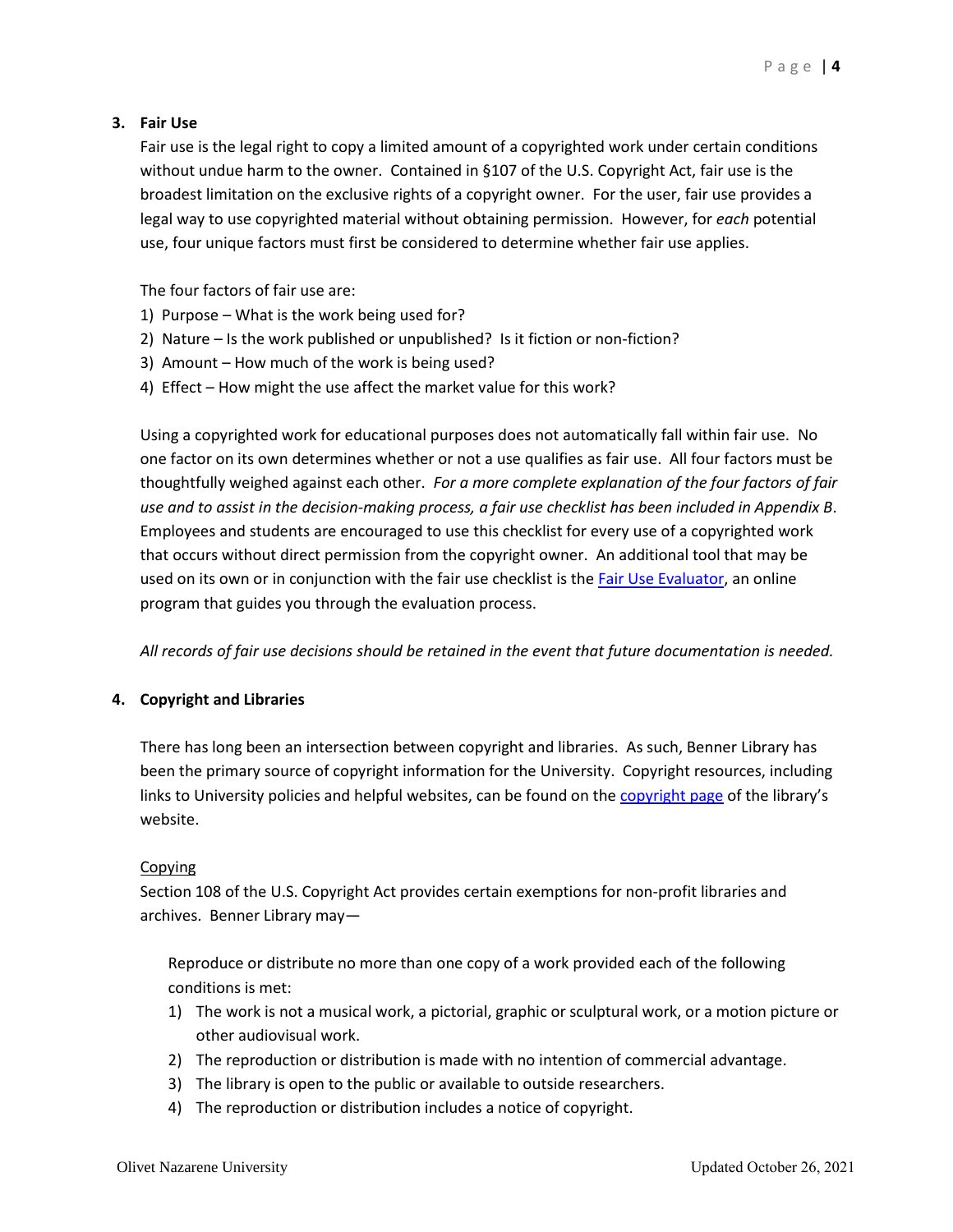Reproduce up to three copies of a published work solely for the purpose of replacement if the original work is damaged, deteriorating, lost, or stolen, or if the existing format in which the work is stored has become obsolete. The following conditions must be met:

- 1) The library, after a reasonable effort, has determined that an unused replacement cannot be obtained at a fair price.
- 2) Any reproduced copy in digital format is not made available to the public in that format outside the premises of the library.

Reproduce a copy for a patron of no more than one article or other contribution to a copyrighted collection or periodical issue or a copy of a small part of any other copyrighted work provided that:

- 1) The copy becomes the property of the patron and the library has no reason to believe that the copy will be used for anything other than private study, scholarship, or research.
- 2) The library prominently displays a warning of copyright on its order form and at the place where orders are accepted.

NOTE: The preceding allowance, including provisions, may also apply to the entire work if the library has determined after a reasonable investigation that a copy of the copyrighted work cannot be obtained at a fair price.

Neither Benner Library nor its employees are liable for any copyright infringement that may occur as a result of the unsupervised use of any scanners and copiers located on the library premises provided that such equipment displays a notice indicating that any copying may be subject to copyright law.

## Reserves

Library reserves operate within the legal parameters of the U.S. Copyright Act. An original copyrighted work can be placed on reserve so long as it is either owned by Benner Library or by the instructor making the request. Works owned by other libraries are not eligible for reserve.

When considering reserves for a specific article or a portion of a work, instructors must carefully consider all four factors of fair use. In consideration of the "effect" factor of fair use, library policy requires that photocopies on reserve should only be used for one course and for one semester before permission must be obtained from the copyright owner. Any use that exceeds one course or one semester, without permission, has been found to be outside the boundaries of fair use.

Faculty are strongly encouraged to utilize the numerous electronic databases to which Benner Library subscribes. Using persistent URLs (PURLs), faculty and students can link directly to any fulltext article found within University-held databases. Since the University already owns the necessary licenses, accessing and linking to articles in this way does not require the permission of the copyright owner. For a more detailed explanation on how to use PURLs, please consult the Building [eResource Links](https://library.olivet.edu/help/eresource_links/index.php) on the library website and listed with the supplementary resources at the end of this policy.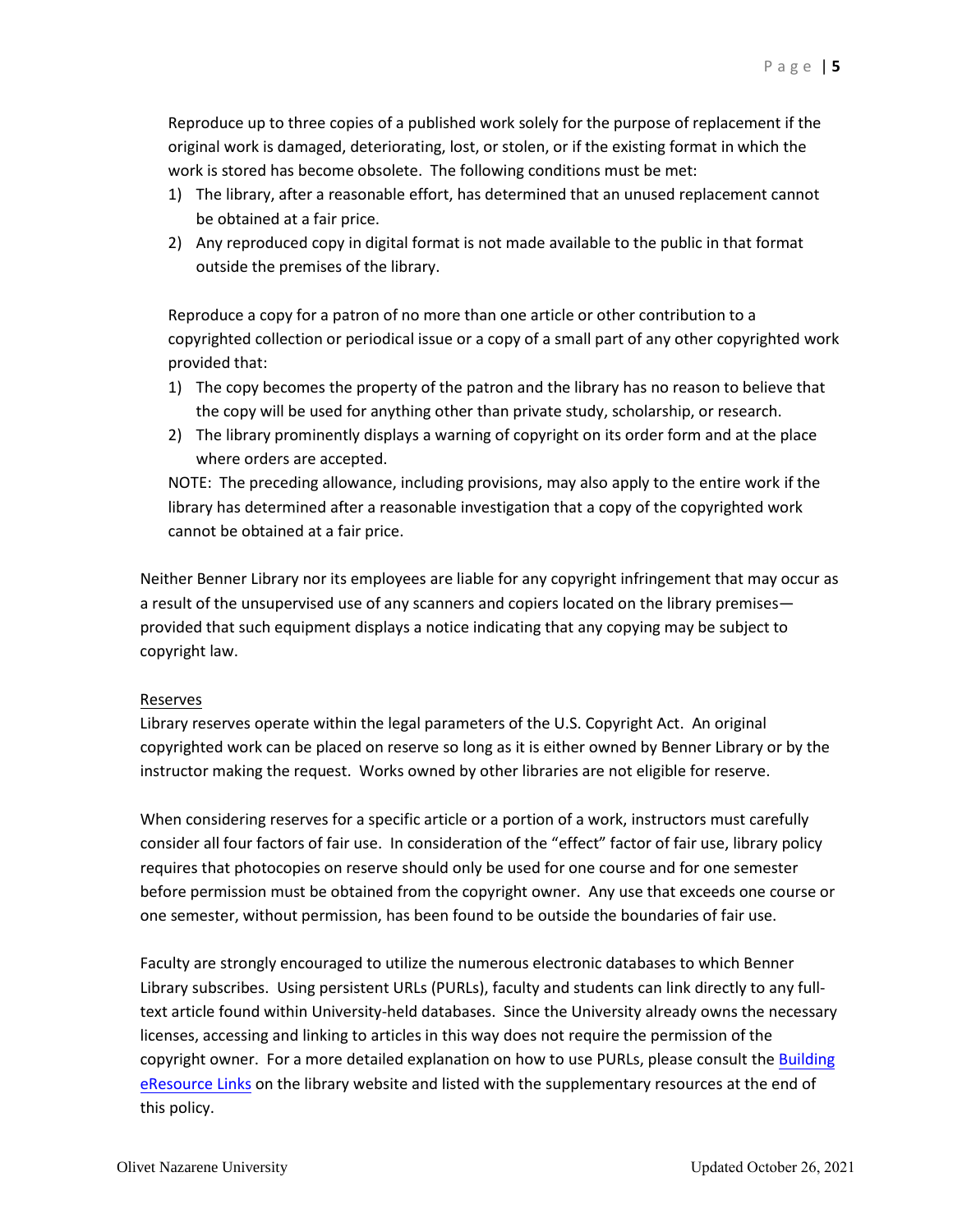## Interlibrary Loan

According to the Commission on New Technological Uses of Copyrighted Works (CONTU), Interlibrary Loan services are limited each calendar year to:

- 1) Requesting five articles from the current five years of a journal title.
- 2) Requesting two articles from an individual issue dated within the current five years.

Titles or issues older than five years are excluded from these guidelines. Additionally, if a request is made for a title which is owned by the requesting library but that title happens to be missing, on order, at the bindery, or not on the shelf for any other reason, that request does not count against the five-article limit.

All requests must state that the request conforms to the CONTU guidelines or other provisions of the U.S. Copyright Act. The onus of compliance falls on the requesting library. Libraries are required to maintain records of filled orders for three years after the end of the current calendar year.

## **5. Public Performance Law**

The rental or purchase of a movie, or another dramatic work, does not carry with it the right to perform the work in a public setting. As such, it would be a violation of copyright if a personal copy of a movie or another dramatic work was shown to a large group as part of a University-sanctioned event. To ensure that these events can occur within the proper legal boundaries it is necessary to secure a public performance license. These licenses can be obtained on an individual basis from [Swank Motion Pictures.](https://www.swank.com/college-campus/)

An exception to the public performance law is made in §110(1) of the Copyright Act for performances in an educational setting, provided that all of the following qualifications are met:

- 1) The institution is a non-profit educational institution.
- 2) The performance or display occurs as part of face-to-face teaching activities.
- 3) The performance or display takes place in a classroom or similar place devoted to instruction, including a library.
- 4) The performance or display comes from a legitimately-made copy and the copy was not sold with any corresponding license or contract restricting educational performances.

## **6. TEACH Act**

A further exception to the regulations on public performance is found in §110(2) of the Copyright Act. In 2002, the Technology, Education, and Copyright Harmonization (TEACH) Act was signed into law. This act greatly improved previous regulations—especially in terms of distance education. Some of the privileges that were previously only allowed in the course of "face-to-face" teaching were expanded to account for the rapid expansion of the online learning environment.

Compliance with the TEACH Act is not a mandatory obligation. However, in order to legally gain the benefits of the act, the University and the individual instructor must comply with a number of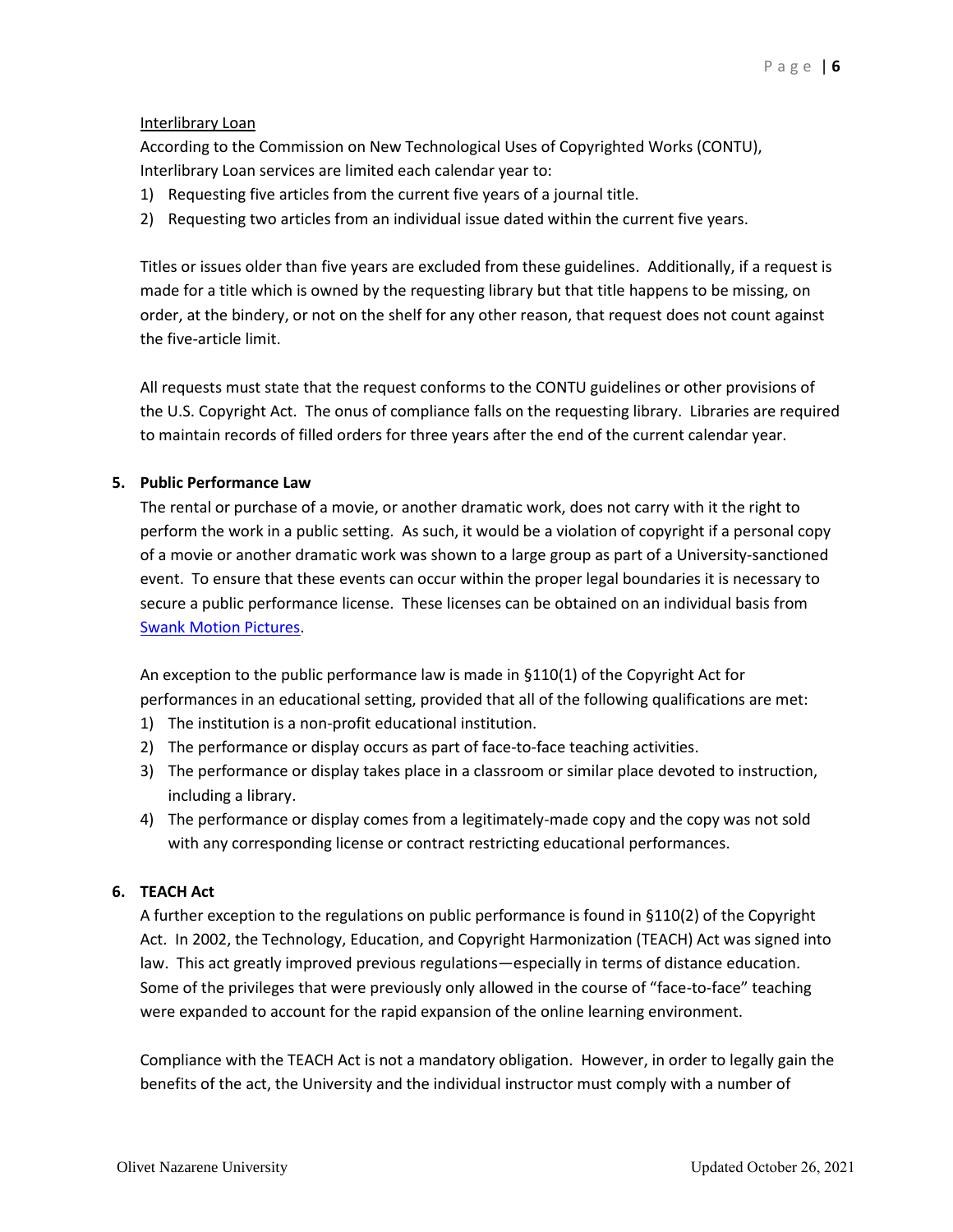specific requirements. A complete list of these requirements is included in Appendix C at the end of this policy.

## **7. Technology**

Technology is not free from copyright implications. However, due to the rapid and varying nature of technological developments, this policy does not attempt to address all of the unique situations that may arise. For information pertaining to the use of technology, including specific details on issues such as file-sharing and the Digital Millennium Copyright Act, please consult the University's [Acceptable Use Policy.](http://it.olivet.edu/sites/default/files/media/documents/AcceptableUsePolicy.pdf)

## **8. Course Packs**

Faculty and departments who wish to put together course packs need to give special consideration to copyright issues. When another person's work is included in a course pack—whether published or unpublished—specific written permission from the copyright owner is required. Course packs created without proper clearance from the copyright owner place the copying service, the University, and the individual instructor at risk for legal action. Responsibility for course packs ultimately lies with the faculty member and/or the academic department.

## **9. Photography**

As photographs are "fixed in a tangible medium of expression" they carry with them all the rightful protections of copyright law. This includes all photos and graphics found on the Internet. University employees and students are expected to abide by current copyright law when using photographs for the purpose of business, teaching, marketing, and journalism. It is difficult to rely solely on fair use for the use of photographs or other works of art because the work itself is of a creative nature. Proper attribution is always encouraged for the use of photographs when ownership does not clearly reside with the user. However, this alone may not shield one from potential litigation if the use is deemed to be in violation of the exclusive rights of copyright ownership.

Additionally, as indicated in the University Life Handbook<sup>1</sup>, "the University reserves the right to reprint or otherwise use for its own purposes photographs taken by any *Aurora* or *GlimmerGlass* staff/student photographer in any medium of the University's choosing."

## **10. Requesting Permission**

In the event that fair use or another copyright exemption cannot be applied to the copying or other use of a copyrighted work, permission must be obtained. It is the responsibility of the individual user to request and obtain the necessary permissions.

A formal request should be made in writing to the copyright owner and permission must be granted in writing. If mailed, in addition to the written request, the requester should also include a selfaddressed, stamped envelope. If permission is granted on the condition of additional requirements

<sup>1</sup> *University Life Handbook, 2012-2013*. Bourbonnais, IL: Olivet Nazarene University, 2012.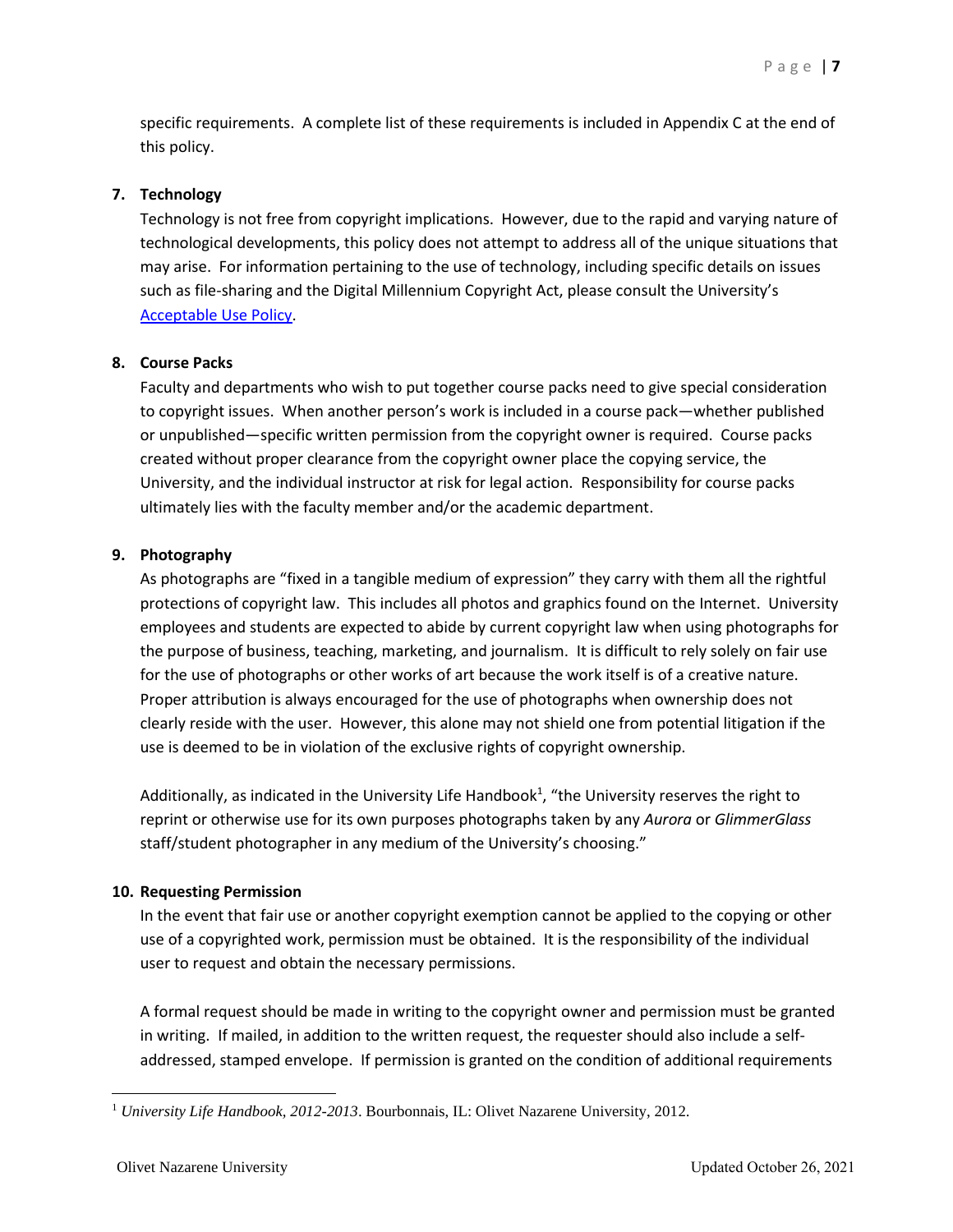being met (such as the payment of a monetary fee), it is the responsibility of the requestor to meet these requirements in order to obtain permission. A sample permission letter is included in Appendix D that illustrates what a request might look like for an instructor who wants to make copyrighted materials available to students within a course management system.

*All communications involving copyright permission requests must be retained in the event that future documentation is needed.*

## **11. Summary of Copyright Infringement Penalties**

Copyright infringement is the act of exercising, without permission or legal authority, one or more of the exclusive rights granted to the copyright owner under section 106 of the Copyright Act (section 2 of this policy). These rights include the right to reproduce or distribute a copyrighted work. In the context of electronic file-sharing, downloading or uploading substantial parts of a copyrighted work without authority constitutes an infringement.

Penalties for copyright infringement include civil and criminal penalties. In general, anyone found liable for civil copyright infringement may be ordered to pay either actual damages or "statutory" damages affixed at not less than \$750 and not more than \$30,000 per work infringed. For "willful" infringement, a court may award up to \$150,000 per work infringed. A court can, in its discretion, also assess costs and attorneys' fees. For complete details, see sections 504 and 505 of the Copyright Act.

Willful copyright infringement can also result in criminal penalties, including imprisonment of up to five years and fines of up to \$250,000 per offense.

For more information, please see the website of the [U.S. Copyright Office.](http://www.copyright.gov/)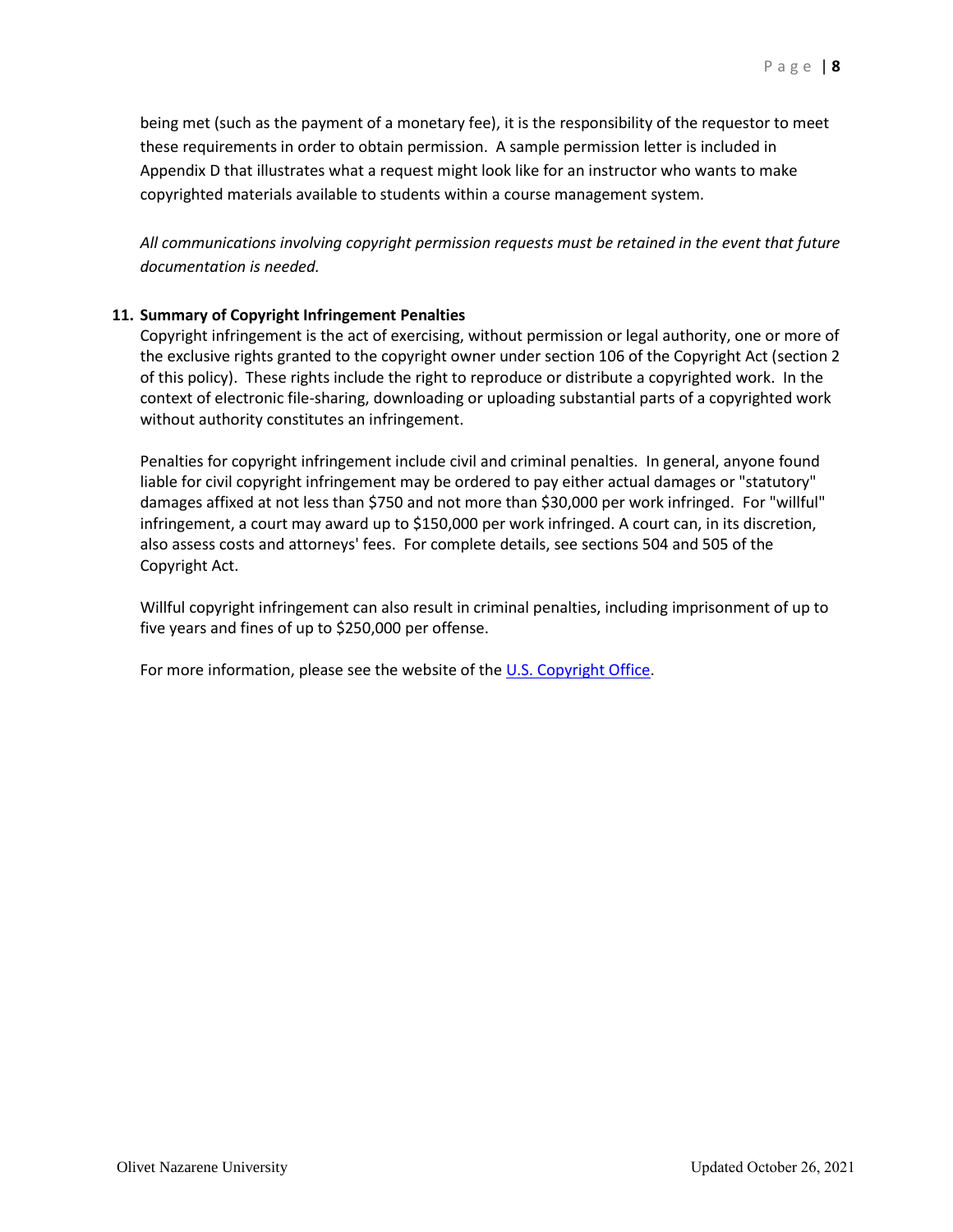## **II. Additional Information**

## **1. Policy Administration**

Oversight for this policy resides with the Office of the Vice President for Academic Affairs at Olivet Nazarene University. Any policy revisions shall be made with the approval of, or in conjunction with any request made by, the Vice President for Academic Affairs.

## **2. General Resources**

The following resources provide additional information on the subject of copyright:

American Library Association.<http://www.ala.org/advocacy/copyright> Copyright Advisory Office,

[Columbia University.](http://copyright.columbia.edu/copyright/copyright-in-general/copyright-quickguide/)

http://copyright.columbia.edu/copyright/copyright-in-general/copyright-quickguide/

Copyright Clearance Center.<http://www.copyright.com/>

Creative Commons.<http://creativecommons.org/>

U.S. Copyright Act. https[://www.law.cornell.edu/uscode/](https://www.law.cornell.edu/uscode/text/17)text/17

U.S. Copyright Office. [http://www.copyright.gov](http://www.copyright.gov/)

## **3. Contact Information**

Please address any questions or comments about copyright, including this Copyright Usage Policy, to the following contacts: Judson L. Strain, M.L.I.S., J.D. Reference Librarian, Benner Library Olivet Nazarene University Phone: (815) 928-5438 Email: [jlstrain@olivet.edu](mailto:jlstrain@olivet.edu) Kyle Olney, M.S., M.A. Access Services Librarian, Benner Library Olivet Nazarene University Phone: (815) 928-5490

Email: [kolney1@olivet.edu](mailto:kolney1@olivet.edu)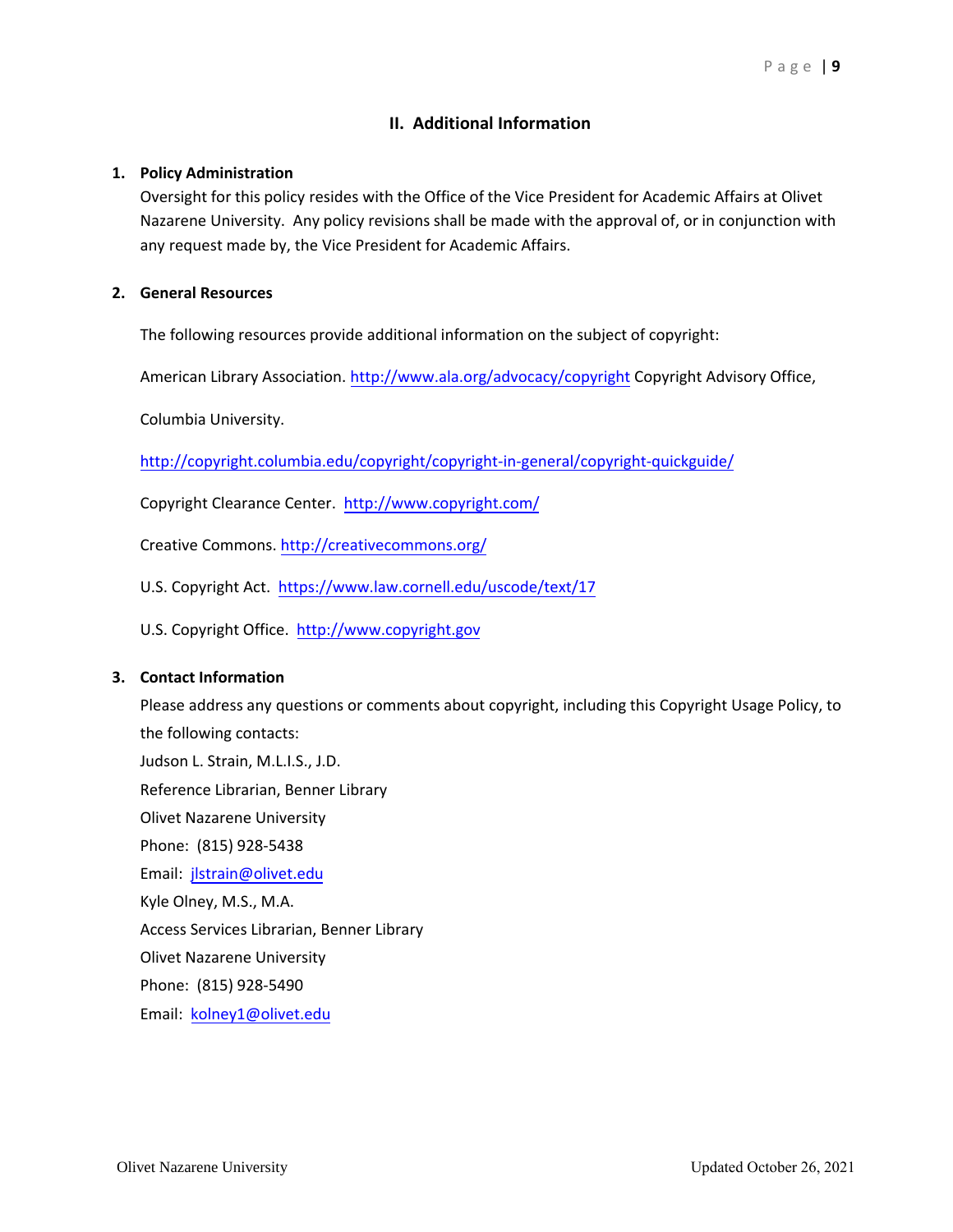## Appendix A

## **What Can and Cannot be Copyrighted**

| <b>Can Be Copyrighted</b>    |                                               |
|------------------------------|-----------------------------------------------|
| • Written works              | • Pantomimes and choreographic works          |
| • Musical works              | • Images and sculptures                       |
| • Dramatic works             | • Motion pictures and other audiovisual works |
| • Sound recordings           | • Architectural works                         |
| • Computer software          |                                               |
|                              |                                               |
|                              |                                               |
| <b>Cannot Be Copyrighted</b> |                                               |
| $\bullet$ Ideas              | • Methods of operation                        |
| $\bullet$ Facts              | • Principles                                  |
| • Processes and procedures   | • Discoveries                                 |
| • Systems                    | • Recipes                                     |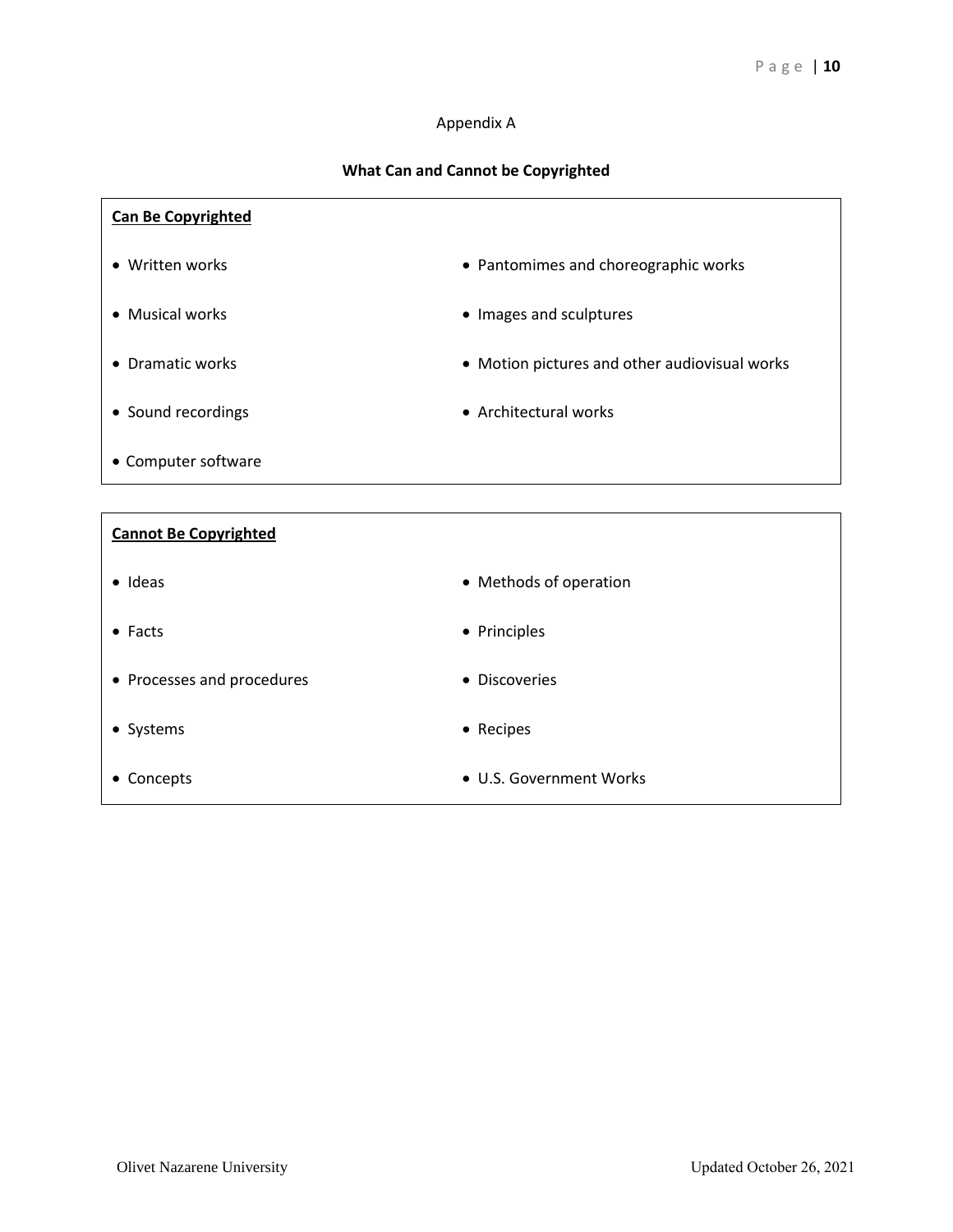## Appendix B

## **Fair Use Checklist**

*Used with permission from the Copyright Advisory Office of Columbia University, Kenneth D. Crews, Director* [\(http://copyright.columbia.edu\)](http://copyright.columbia.edu/)

### **Purpose**

- $\Box$  Teaching (including multiple copies for  $\Box$  Commercial activity classroom use)
- Research
- □ Scholarship
- Nonprofit educational institution
- □ Criticism
- Comment
- News reporting
- $\Box$  Transformative or productive use (changes the work for new utility)
- □ Restricted access (to students or other appropriate group)
- D Parody

## **Favoring Fair Use Compare Compare Compare Compare Compare Compare Compare Compare Compare Compare Compare Compare Compare Compare Compare Compare Compare Compare Compare Compare Compare Compare Compare Compare Compare Com**

- 
- $\Box$  Profiting from the use
- Entertainment
- □ Bad-faith behavior
- Denying credit to original author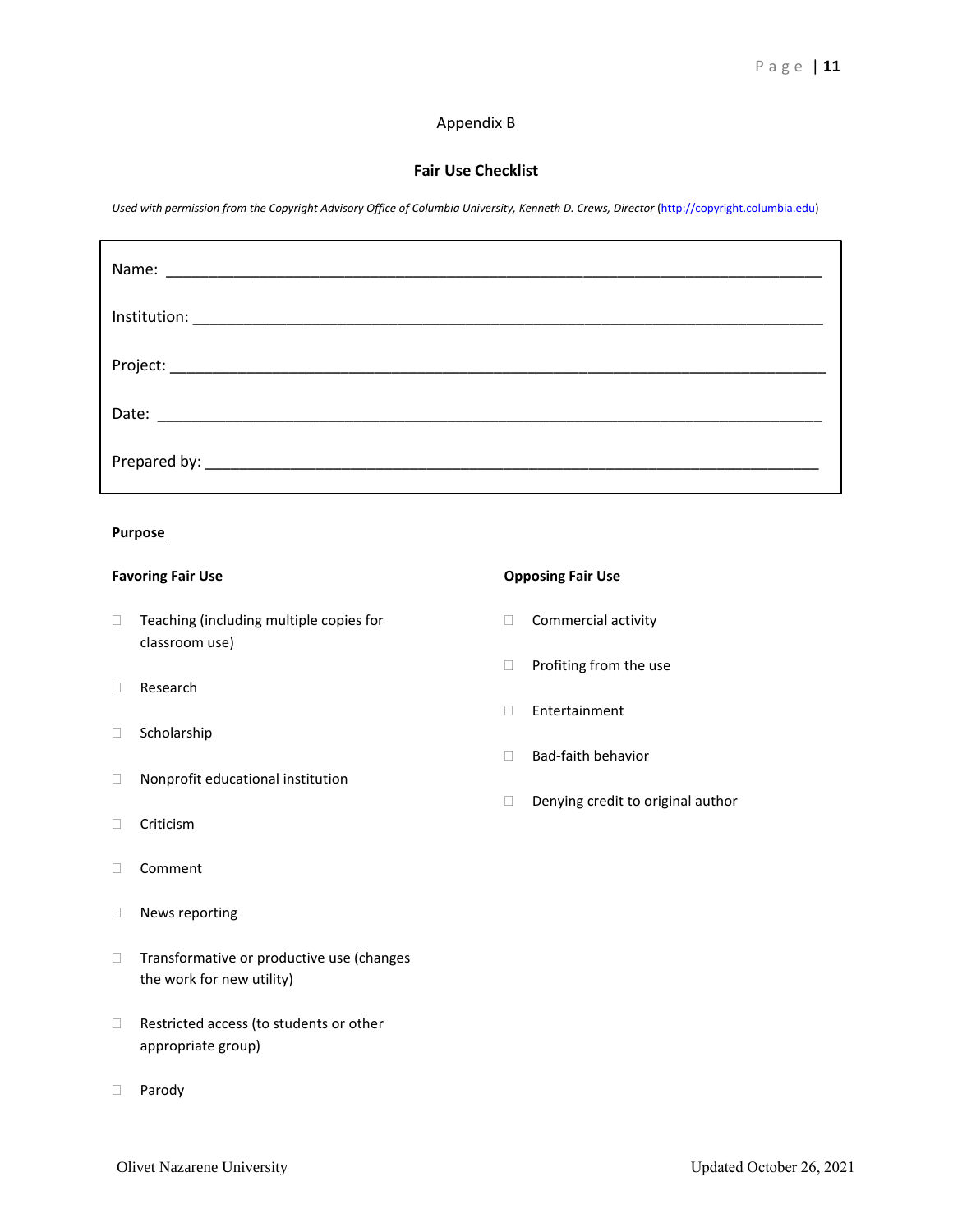## **Nature**

- 
- 
- $\Box$  Important to favored educational objectives

## **Amount**

- 
- to entire work work"
- Amount is appropriate for favored educational purpose

## **Effect**

- $\Box$  User owns lawfully purchased or acquired  $\Box$  Could replace sale of copyrighted work copy of original work
- 
- potential market for copyrighted work for use of the copyrighted work
- copyright holder work
- □ Lack of licensing mechanism <br>
□ Numerous copies made

### **Favoring Fair Use Compared Accord Fair Use** Opposing Fair Use

- $\Box$  Published work  $\Box$  Unpublished work
- $\Box$  Factual or nonfiction based  $\Box$  Highly creative work (art, music, novels, films, plays)
	- □ Fiction

## **Favoring Fair Use Compared Transformation Compared Transformation Composing Fair Use**

- □ Small quantity **Example 20** arge portion or whole work used
- $\Box$  Portion used is not central or significant  $\Box$  Portion used is central to or "heart of the

### **Favoring Fair Use Compared Accord Fair Use Compared Accord Fair Use**

- 
- $\Box$  Significantly impairs market or potential □ One or few copies made market for copyrighted work or derivative
- $\Box$  No significant effect on the market or  $\Box$  Reasonably available licensing mechanism
- $\Box$  No similar product marketed by the  $\Box$  Affordable permission available for using
	-
	- $\Box$  You made it accessible on the Web or in other public forum
	- Repeated or long-term use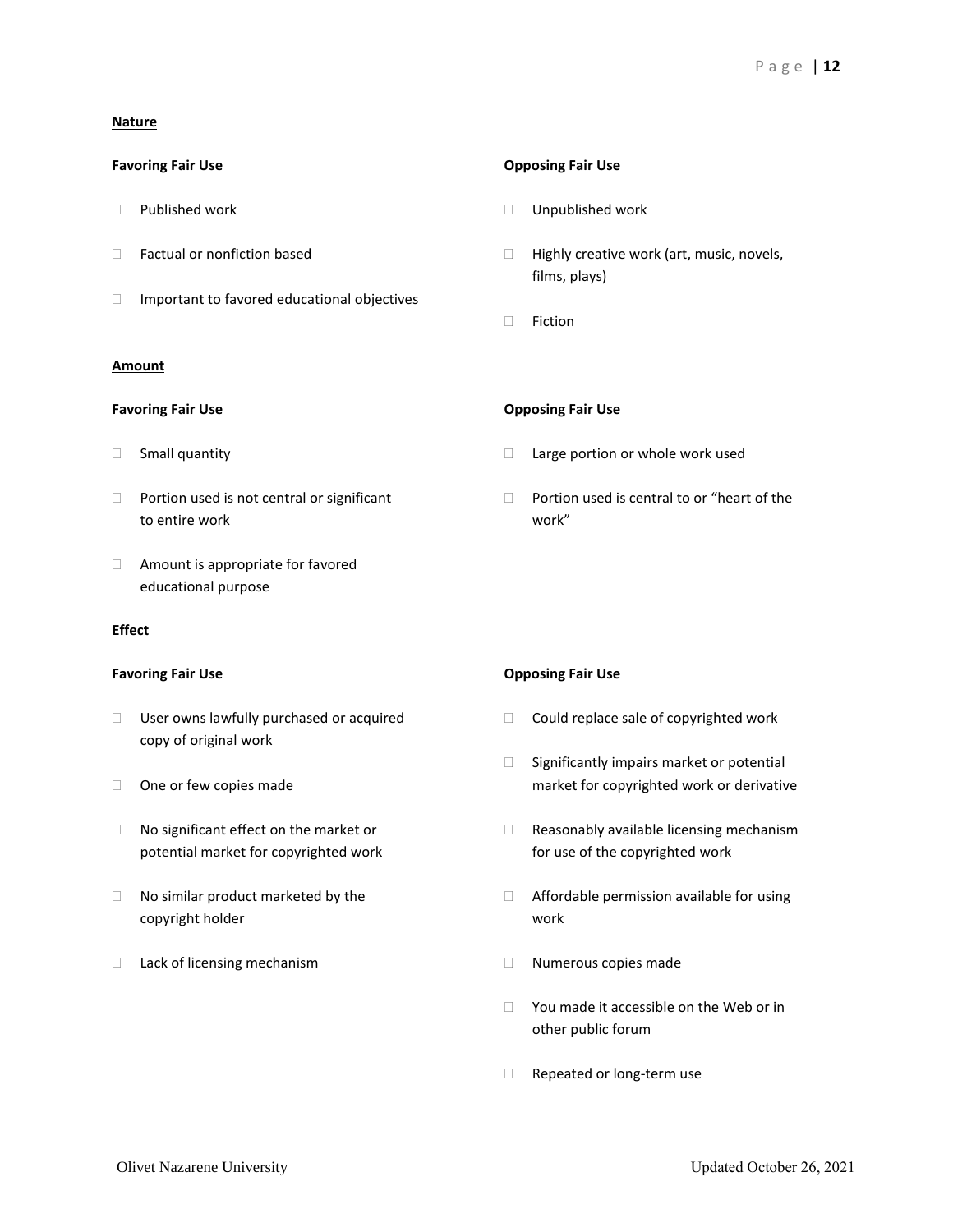## Appendix C

## **TEACH Act Compliance Checklist**

*For a copyrighted work to be used in a distance education setting, the institution and the instructor must comply with these TEACH Act requirements:*

## **The Institution**

- 1. We are an accredited nonprofit educational institution.
- 2. We have an institutional copyright use policy.
- 3. We have educational materials on copyright available to students, faculty, and staff.
- 4. We have informed students in courses that provide a digital online infrastructure that materials in them may be subject to copyright protection.
- 5. We have not interfered with technological measures used by copyright owners to prevent retention or dissemination of their works.
- 6. We use digital classroom systems that ordinarily are not accessible to anyone other than anticipated recipients.
- 7. We normally maintain copies of works in digital classroom systems for only the period that is reasonably necessary to facilitate the transmissions for which it was made.
- 8. We have taken technological measures to reasonably prevent student access of the work for longer than the class session and unauthorized further dissemination of the work in accessible form to others beyond the class.

## **The Instructor**

- 1. I am instituting reasonable downstream controls on the work I want to use: I will not retain the work longer than the class session, will not disseminate it beyond the recipient, and will encourage my students not to disseminate it further either.
- 2. The (copyrighted) work I want to use is not a digital educational work (not marketed primarily for online classes) or a textbook, course pack, or other material in any media typically purchased by students.
- 3. The work I want to use is lawfully made and acquired.
- 4. The work I want to use is integral to the content of my class session.
- 5. The work I want to use will be a part of my systematic mediated instructional activities and under my supervision.
- 6. The work I want to use is directly related to and of material assistance to my teaching.
- 7. The work I want to perform is either a nondramatic literary work or a nondramatic musical work: I may perform all of it.
- 8. Any other work I want to perform, including dramatic works and audiovisual works: I may use only reasonable and limited portions.
- 9. I may display any work as long as the amount is in an amount analogous to what is typically displayed in a live classroom setting.
- 10. The work I want to use will be limited to students enrolled in the course.
- 11. If the work I want to use needs to be converted from analog to digital, I can do so if no digital version is available to the institution, or if there is a digital version available, it is technologically protected.
- 12. I have placed a copyright warning notice on the work I want to use with students.